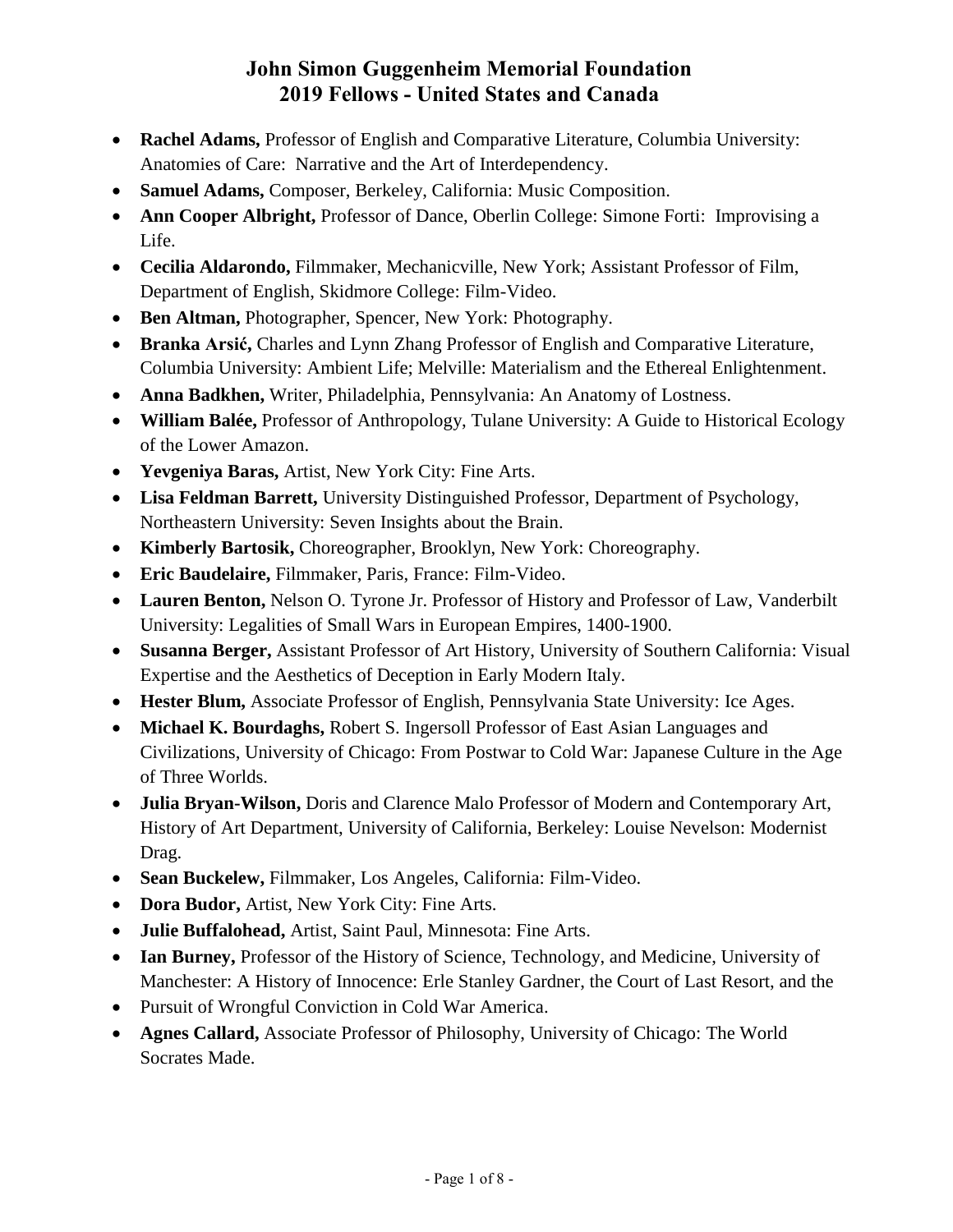- **David Carey,** Doehler Chair in History, Loyola University Maryland: Pandemic Politics in Guatemala and Ecuador, 1900-1950: Race, Healing, and Public Health.
- **Edward Carey,** Writer, Austin, Texas; Associate Professor of English, University of Texas at Austin: Fiction.
- **Cyrus Cassells,** Poet, Austin, Texas; Professor of English, Texas State University: Poetry.
- **Christiane Cegavske,** Filmmaker, Oakland, Oregon; Assistant Professor, Animation Department, Kansas City Art Institute: Film-Video.
- **Thomas Centolella,** Poet, San Francisco, California: Poetry.
- **Alexandra Chasin,** Writer, Brooklyn, New York; Associate Professor of Literary Studies, Eugene Lang College of Liberal Arts, The New School: The Family of UnMan.
- **Gennaro Chierchia,** Haas Foundations Professor of Linguistics, Harvard University: Origins of Meaning: Quantifiers and the Spontaneous Logicality of Language.
- **Michael W. Clune,** Knight Professor of Humanities, Department of English, Case Western Reserve University: A Defense of Judgment.
- **Catherine Conybeare,** Professor of Classics, Department of Greek, Latin, and Classical Studies, Bryn Mawr College: Augustine the African.
- **Carl Corey,** Photographer, River Falls, Wisconsin: Photography.
- **Mark Danner,** Class of 1961 Endowed Chair in Journalism and English, University of California, Berkeley: The Intellectual: Robert Silvers and the New York Review of Books.
- **Sandeep Das,** Composer, Chestnut Hill, Massachusetts: Music Composition.
- **Barbara Davidson,** Photographer, Los Angeles, California: Photography.
- **Elena del Rivero,** Artist, New York City: Fine Arts.
- **Brian DeLay,** Associate Professor, Department of History, University of California, Berkeley: Means of Destruction: Guns, Freedom, and Domination in the Americas.
- **Neal K. Devaraj,** Professor of Chemistry and Biochemistry, University of California, San Diego: Synthesizing Artificial Cells.
- **Janine di Giovanni,** Writer, New York City; Senior Fellow, Jackson Institute for Global Affairs, Yale University: The Vanishing: Christianity in an Age of Intolerance.
- **Jessica Dimmock,** Filmmaker, Brooklyn, New York: Film-Video.
- **Mark Dion,** Artist, Copake, New York: Fine Arts.
- **Daniel Duford,** Artist, Portland, Oregon: Fine Arts.
- **Camille T. Dungy,** Poet, Fort Collins, Colorado; Professor, Department of English, Colorado State University: Poetry.
- **Pascaline Dupas,** Professor of Economics, Stanford University: Local Governance, Local Finance, and Public Service Provision in Urbanizing Africa.
- **Glenn Dynner,** Professor and Chair, Department of Religion, Sarah Lawrence College: Hasidism as a Culture of Resistance in Interwar and Nazi-Occupied Poland.
- **Jessica Eaton,** Photographer, Outremont, Quebec, Canada: Photography.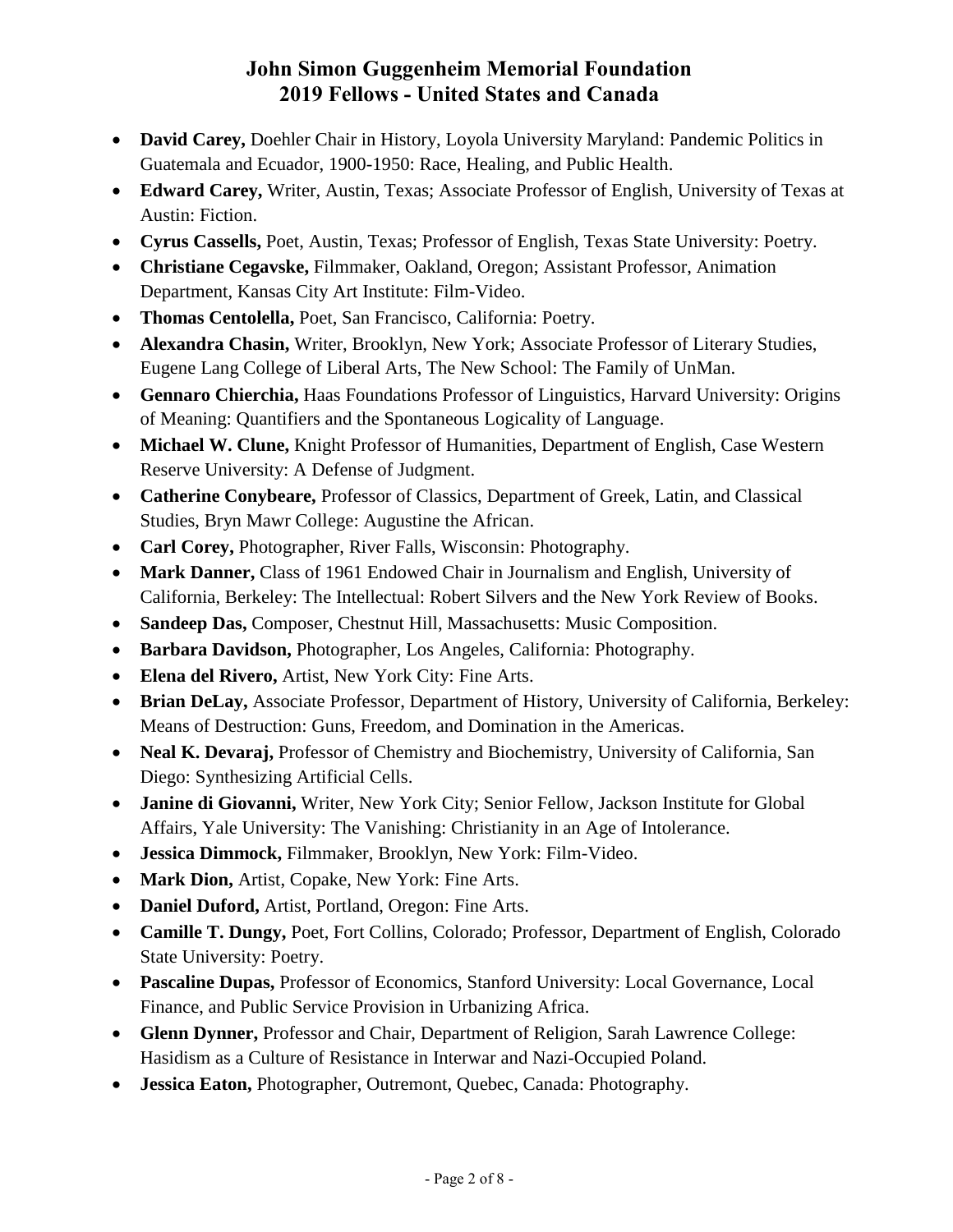- **Miguel P. Eckstein,** Professor of Psychology, Department of Psychological and Brain Sciences, University of California, Santa Barbara: Eye Movements to Faces after Recovery from Congenital Blindness.
- **Patricia Engel,** Writer, Key Biscayne, Florida: Fiction.
- **Georg Essl,** Visiting Research Professor, University of Wisconsin, Milwaukee: Topological Sound Synthesis.
- **Merion Estes,** Artist, Los Angeles, California: Fine Arts.
- **Jed Esty,** Vartan Gregorian Professor of English, University of Pennsylvania: Cold War Victorians: How the British Imagination Shaped American Power.
- **Suzanne Farrin,** Composer, New York City; Frayda B. Lindemann Professor of Music and Chair at Hunter College and The Graduate Center, CUNY: Music Composition.
- **Yance Ford,** Filmmaker, Jackson Heights, New York: Film-Video.
- **Massimo Franceschetti,** Professor of Electrical and Computer Engineering, University of California, San Diego: A Wave Theory of Information.
- **Dara Friedman,** Filmmaker, Miami, Florida: Film-Video.
- **Alexander R. Galloway,** Professor of Media, Culture, and Communication, New York University: The Crystalline Medium: Computation and Its Consequences.
- **Marjorie Garber,** William R. Kenan Jr. Professor of English and of Visual and Environmental Studies, Harvard University: Shakespeare in Bloomsbury.
- **Mariah Garnett,** Filmmaker, Los Angeles, California: Film-Video.
- **Jennifer Garza-Cuen,** Photographer, San Antonio, Texas; Assistant Professor and Director of Photography, Texas A&M University, Corpus Christi: Photography.
- **Colin Gee,** Choreographer, Brooklyn, New York: Choreography.
- **Carmen Giménez Smith,** Poet, Blacksburg, Virginia; Professor of English, Virginia Polytechnic Institute and State University: Poetry.
- **Guillermo Gómez-Peña,** Playwright, San Francisco, California: Drama & Performance Art.
- **Mark Grieco,** Filmmaker, Pasadena, California: Film-Video.
- **Hugh Gusterson,** Professor of Anthropology and International Affairs, George Washington University: Tinkering with Armageddon: Nuclear Weapons Science after the Cold War.
- **Mohammad T. Hajiaghayi,** Professor of Computer Science, University of Maryland, College Park: Algorithms for (BIG) Graphs and Algorithmic Game Theory.
- **Jane Hammond,** Artist, New York City: Fine Arts.
- **Karen Hartman,** Playwright, Brooklyn, New York: Drama & Performance Art.
- **Michael Helm,** Writer, Dundas, Ontario, Canada; Associate Professor, Department of English, York University: Fiction.
- **Elliott Hundley,** Artist, Los Angeles, California: Fine Arts.
- **Lawrence P. Jackson,** Writer, Baltimore, Maryland; Bloomberg Distinguished Professor of English and History, Johns Hopkins University: Christmas in Baltimore.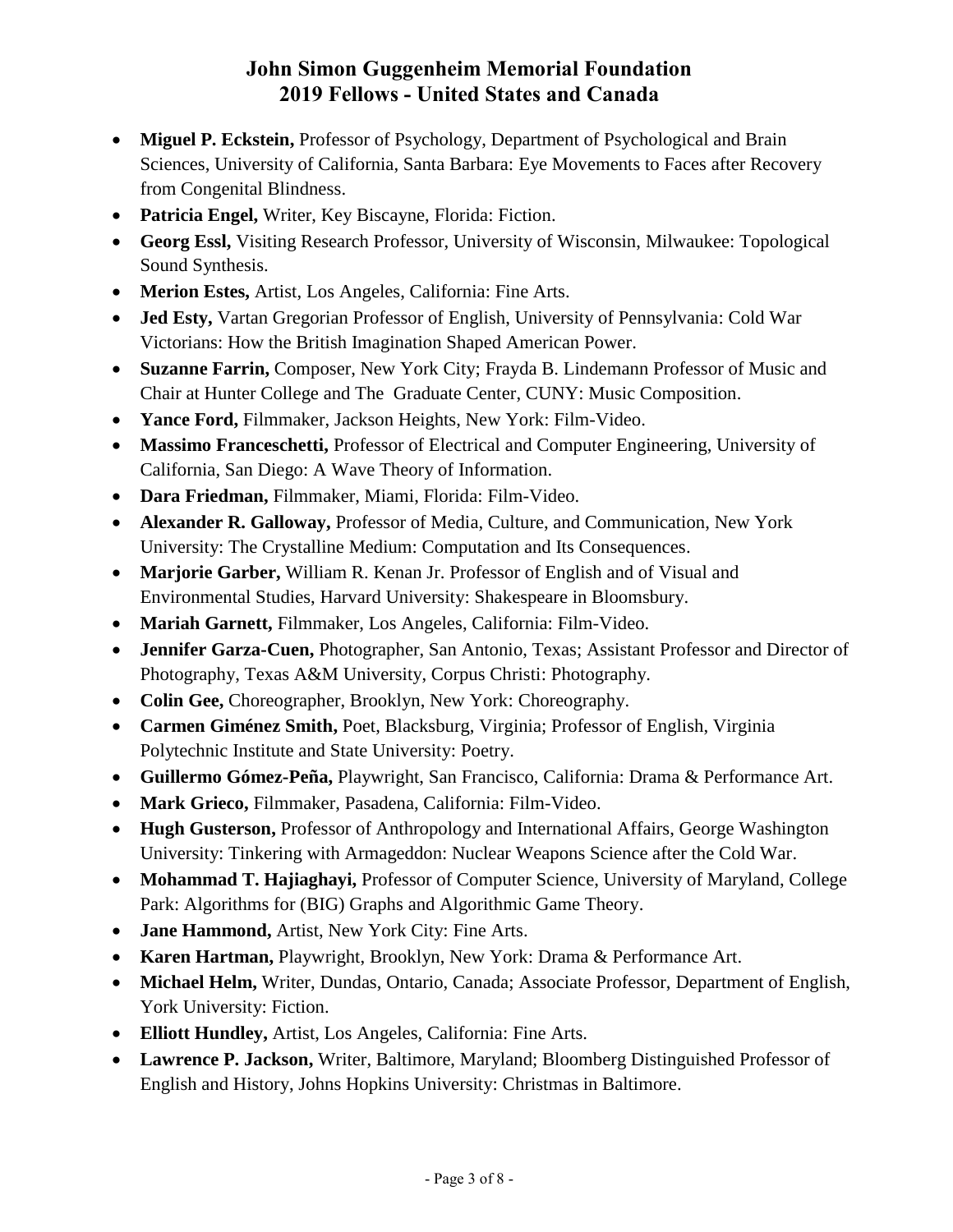- **David Jerison,** Professor of Mathematics, Massachusetts Institute of Technology: Free Boundaries and Interfaces in Partial Differential Equations.
- **Richard R. John,** Professor of History and Communications, Columbia University: A History of the American Antimonopoly Tradition.
- Matthew Johnson, Professor of Anthropology, Northwestern University: An Archaeology of the English in the Atlantic World.
- **Daniel Alexander Jones,** Playwright, New York City; Head of Playwriting Program and Associate Professor, Department of Theatre and Visual Arts, Fordham University: Drama & Performance Art.
- **Ron Jude,** Photographer, Eugene, Oregon; Associate Professor of Photography, University of Oregon: Photography.
- **Mark Jurdjevic,** Professor of History, York University, Glendon Campus: Desperation's Remedies.
- **Peter Kayafas,** Photographer, New York City: Photography.
- **Ari Kelman,** Chancellor's Leadership Professor of History, University of California, Davis: For Liberty and Empire: How the Civil War Bled into the Indian Wars.
- **Ibram X. Kendi,** Professor of History and International Relations and Founding Director, the Antiracist Research and Policy Center, American University: Bones of Inequity: A Narrative History of Racist Policies in America.
- **Joanna Klink,** Poet, Iowa City, Iowa: Poetry.
- **Jo Kreiter,** Choreographer, San Francisco, California: Choreography.
- **Kevin M. Kruse,** Writer, Princeton, New Jersey; Professor of History, Princeton University: The Division: John Doar, the Justice Department and the Civil Rights Movement.
- **Catherine Lacey,** Writer, Chicago, Illinois: Fiction.
- **Kathya Maria Landeros,** Photographer, Boston, Massachusetts; Assistant Professor of Photography, Massachusetts College of Art and Design: Photography.
- **Fabienne Lasserre,** Artist, Brooklyn, New York; Professor, Painting Department, Maryland Institute College of Art: Fine Arts.
- **Elisabeth Le Guin,** Professor of Musicology and Music, Herb Alpert School of Music, University of California, Los Angeles: El Cancionero de Santa Ana.
- **Robin Coste Lewis,** Poet, Los Angeles, California: Poetry.
- **Pontus Lidberg,** Choreographer, New York City: Choreography.
- **Hong Liu,** Professor of Physics, Center for Theoretical Physics, Massachusetts Institute of Technology: Chaos and Turbulence.
- **Michelle Lopez,** Artist, Philadelphia, Pennsylvania; Assistant Professor of Fine Arts, School of Design, University of Pennsylvania: Fine Arts.
- **Carmen Maria Machado,** Writer, Philadelphia, Pennsylvania; Writer-in-Residence, Center for Programs in Contemporary Writing, University of Pennsylvania: Fiction.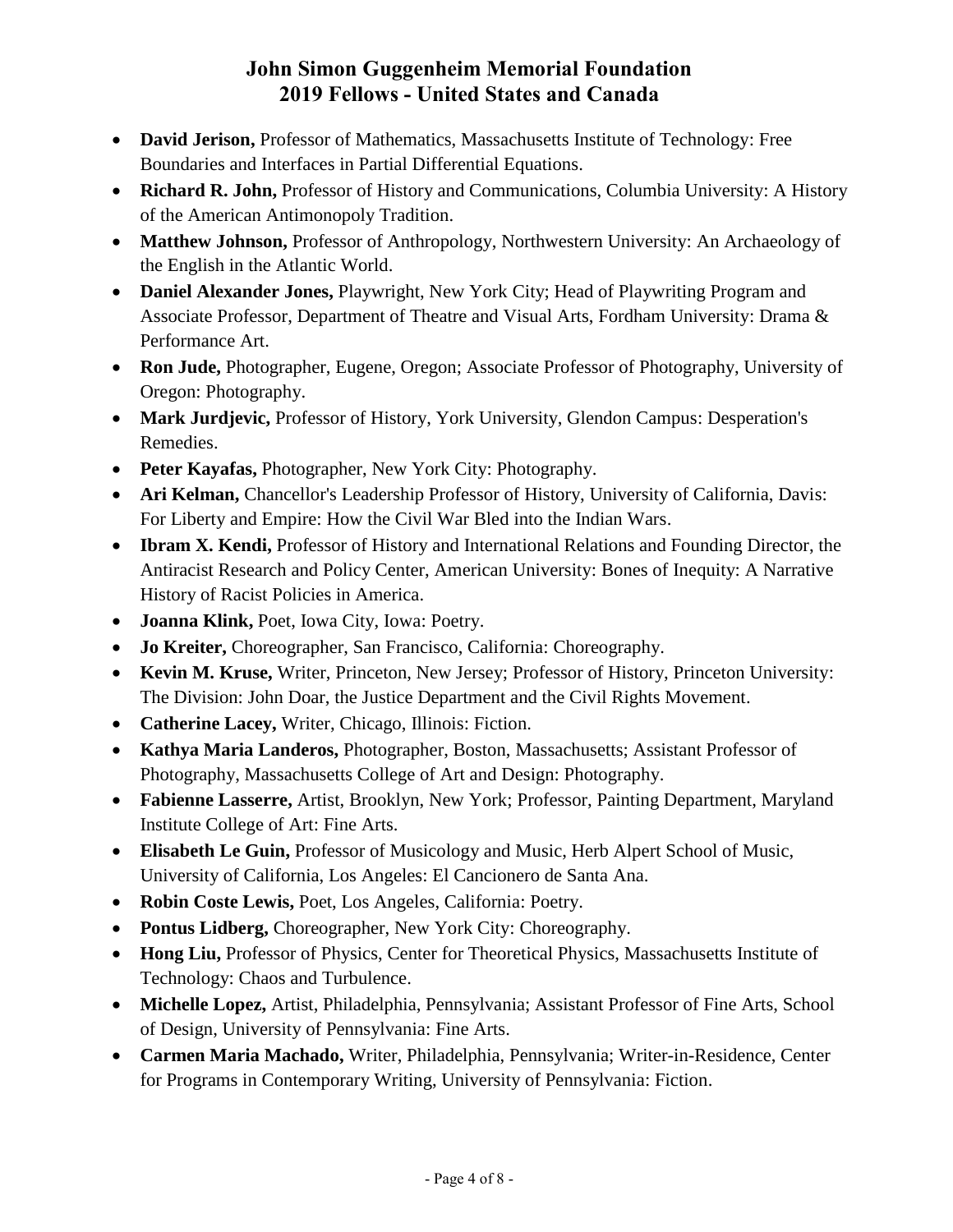- **Matteo Maggiori,** Associate Professor of Economics, Harvard University: Global Bond Markets.
- **J. G. Manning,** William K. and Marilyn M. Simpson Professor of History and Classics, Yale University: Volcanoes, Nile Variability, and the Course of Egyptian History: the Historical and Human Dimension of Climate Change.
- **Guadalupe Maravilla,** Artist, Brooklyn, New York; Assistant Professor, Department of Sculpture & Extended Media, Virginia Commonwealth University: Fine Arts.
- **Daniel Joseph Martinez,** Artist, Los Angeles, California; Distinguished Professor of Art, University of California, Irvine: Fine Arts.
- **Matthew Mazzotta,** Artist, Canton, New York: Fine Arts.
- **Brigid McCaffrey,** Filmmaker, Altadena, California: Film-Video.
- **Suzanne McClelland,** Artist, Brooklyn, New York: Fine Arts.
- **Tiona Nekkia McClodden,** Artist, Philadelphia, Pennsylvania: Fine Arts.
- **Ann McCoy,** Artist, Brooklyn, New York: Fine Arts.
- **Shane McCrae,** Poet, New York City; Assistant Professor of Writing, School of the Arts, Columbia University: Poetry.
- **Anne McNeil,** Arthur F. Thurnau Professor of Chemistry, University of Michigan: A Second Life: Reimagining the Plastic Lifecycle with Chemistry.
- **Maryrose Cobarrubias Mendoza,** Artist, Los Angeles, California; Associate Professor and Drawing Coordinator, Department of Visual Arts and Media Studies, Pasadena City College: Fine Arts.
- **Christopher Merrill,** Writer, Iowa City, Iowa; Director of the International Writing Program, University of Iowa: The Trials of Roger Williams: A Biography.
- **Suzanne Mettler,** John L. Senior Professor of American Institutions, Department of Government, Cornell University: One Nation, Divided: How Polarization Affects American Democracy, Past and Present.
- **Elizabeth Carolyn Miller,** Professor of English, University of California, Davis: Extraction Ecologies and the Literature of the Long Exhaustion, 1830s-1930s.
- **Seth Mnookin,** Director of the Graduate Program in Science Writing and Professor in Comparative Media Studies and Writing, Massachusetts Institute of Technology: The Science, History, and Future of Aging.
- **Erik Mueggler,** Professor of Anthropology, University of Michigan: Literacy, Sovereignty, and Bondage in a Qing Native Hereditary Chieftainship.
- **Per A. Mykland,** Robert Maynard Hutchins Distinguished Service Professor of Statistics and Finance, University of Chicago: Unified Statistical Inference for High Frequency Data.
- **Constance Allen Nathanson,** Professor of Sociomedical Sciences, Mailman School of Public Health, Columbia University: Blood, Politics, and Death.
- **Scott Reynolds Nelson,** Athletics Association Professor of History, University of Georgia: From the American Civil War to the Russian Revolution: Food and the Fate of Empire.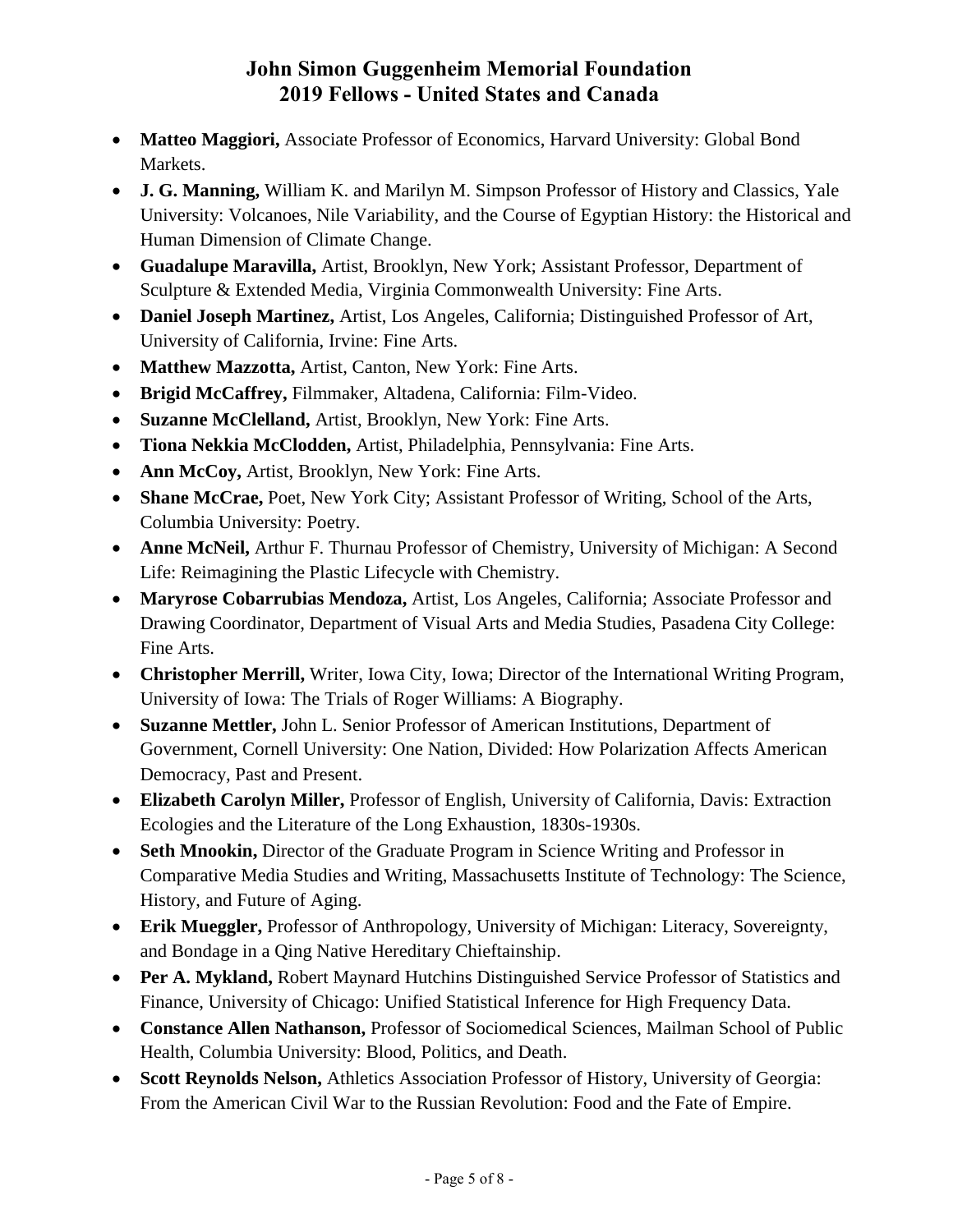- **Andrew Newman,** Associate Professor of English and History, Stony Brook University, SUNY: Literature and the American Way: A History of the High-School Canon.
- **Todd H. Oakley,** Professor of Ecology Evolution, Marine Biology Department, University of California, Santa Barbara: Sea Fireflies to Connect Genes and Biodiversity.
- **Catherine Opie,** Photographer, Los Angeles, California; Professor of Photography, School of Art and Architecture, University of California, Los Angeles: Photography.
- **Sylvan Oswald,** Playwright, Los Angeles, California; Assistant Professor of Playwriting, School of Theater, Film, and Television, University of California, Los Angeles: Drama & Performance Art.
- **Zeena Parkins,** Composer, New York City: Music Composition.
- **Gerard Passannante,** Associate Professor of English and Comparative Literature, University of Maryland: God is in the Detail: Cosmic Order and the Sense of Scale.
- **John Durham Peters,** Maria Rosa Menocal Professor of English, Professor of Film and Media Studies, Department of English, Yale University: Weather Media in the Modern World.
- **Adriana Petryna,** Edmund J. and Louise W. Kahn Term Professor in Anthropology, University of Pennsylvania: What is a Horizon? Abrupt Climate Change and Human Futures.
- **Robert B. Pippin,** Evelyn Stefansson Nef Distinguished Service Professor of Social Thought, Philosophy, and in the College, University of Chicago: Idealism and Anti-Idealism in Modern European Thought.
- **Sam Pluta,** Composer, Chicago, Illinois; Assistant Professor of Music in the Division of the Humanities and in the College, Department of Music, University of Chicago: Music Composition.
- **James I. Porter,** Irving G. Stone Professor in Literature, Professor of Rhetoric and Classics, Departments of Rhetoric and Classics, University of California, Berkeley: Literary Aesthetics after Aristotle.
- **Matthew Porterfield,** Filmmaker, Baltimore, Maryland; Lecturer in Film Production and Theory, Film and Media Studies Program, Johns Hopkins University: Film-Video.
- **Janet L. Pritchard,** Photographer, Mansfield Center, Connecticut; Professor of Photography, Department of Art and Art History, University of Connecticut: Photography.
- **Lincoln Quillian,** Professor of Sociology, Northwestern University: Hiring Discrimination in North American and European Labor Markets: A Meta-Analysis of Field Experiments.
- **Dean Rader,** Poet, San Francisco, California; Professor, Department of English, University of San Francisco: Poetry.
- **Benita Raphan,** Filmmaker, New York City: Film-Video.
- **Henry S. Richardson,** Professor of Philosophy, Georgetown University: The Division of Moral Labor.
- **Matthew Ricketts,** Composer, Brooklyn, New York; Core Lecturer in Music Humanities, Department of Music, Columbia University: Music Composition.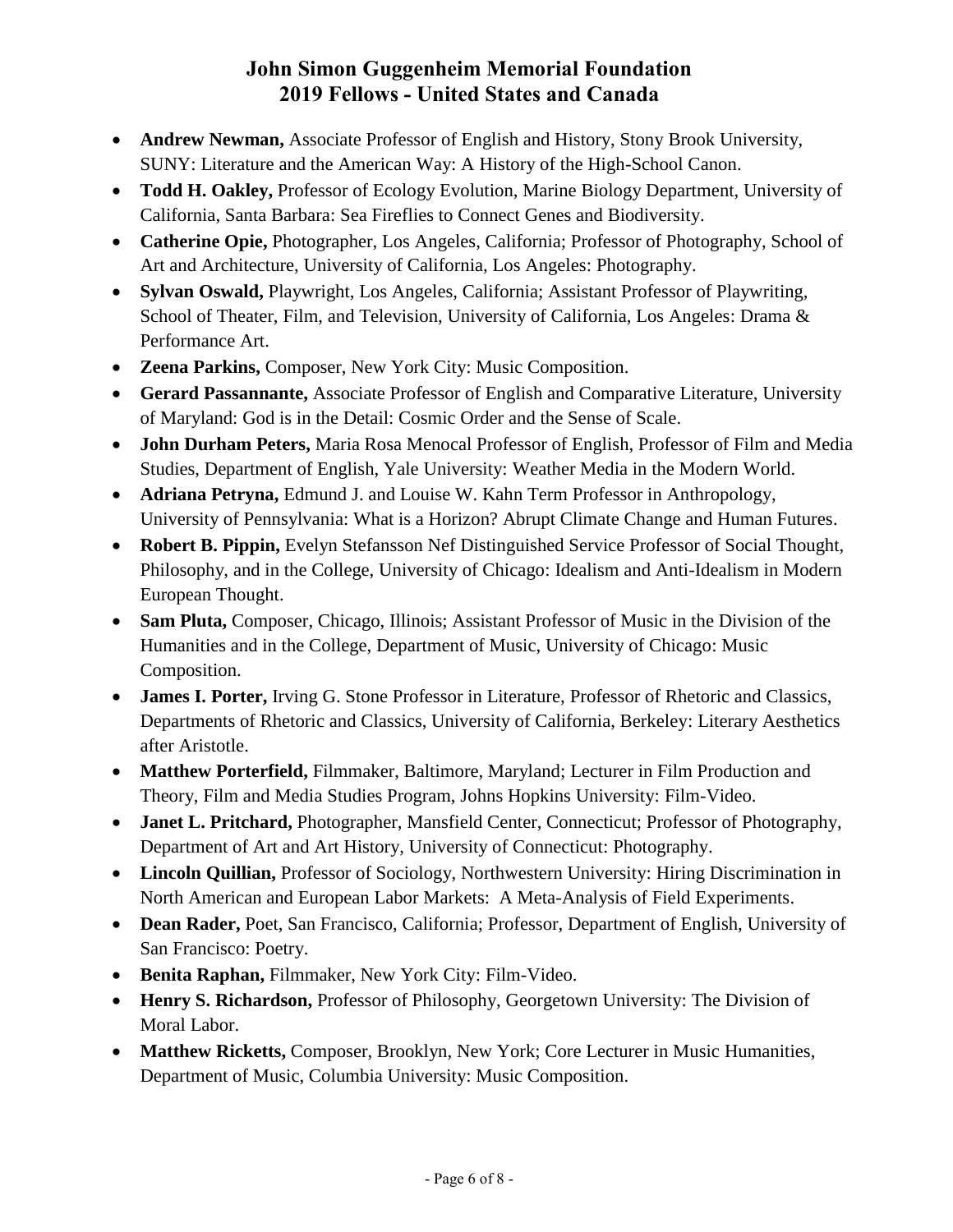- **Katharina Rosenberger,** Composer, Los Angeles, California; Professor, Department of Music, University of California, San Diego: Music Composition.
- **Helena Rosenblatt,** Professor of History, The Graduate Center, CUNY: An Intellectual Biography of Madame de Staël.
- **Steve Rowell,** Filmmaker, Morris, Minnesota: Film-Video.
- **Christopher Rudd,** Choreographer, New York City: Choreography.
- **Edmund Russell,** Professor of History, Carnegie Mellon University: United by Lightning: The U.S. Transcontinental Telegraph of 1861.
- **Lena Salaymeh,** Associate Professor, The Buchmann Faculty of Law, Tel Aviv University: Revolutionary Islamic Law.
- **Aki Sasamoto,** Artist, Brooklyn, New York; Assistant Professor, Sculpture Department, Yale University School of Art: Fine Arts.
- **Ronald Schechter,** Professor of History, The College of William & Mary: The Secret Library of Marie Antoinette.
- **Peter J. Schmelz,** Associate Professor of Musicology, School of Music, Arizona State University: Intimate Histories of the Musical Cold War.
- **Helen Schulman,** Writer, New York City; Professor of Writing, The New School: Fiction.
- **Lloyd Schwartz,** Poet, Somerville, Massachusetts; Frederick S. Troy Professor of English, University of Massachusetts: Poetry.
- **Peggy Shaw,** Playwright, New York City: Drama & Performance Art.
- **Cassim Shepard,** Architect, New York City: Self-Help Housing: Incremental Approaches to Shelter Since 1965.
- **Jim Shrosbree,** Artist, Fairfield, Iowa; Professor of Art, Maharishi University: Fine Arts.
- **Jen Shyu,** Composer, Brooklyn, New York: Music Composition.
- **Douglas Smith,** Translator, Seattle, Washington: Translation of Konstantin Paustovsky's Story of a Life.
- **Brad Snyder,** Professor of Law, Georgetown University Law: Democratic Justice: Felix Frankfurter, Judicial Restraint, and the Creation of the Liberal Establishment.
- **Miriam Solomon,** Professor of Philosophy, Temple University: Evidence and Values in DSM 5.x.
- **Snežana Stanimirović,** Professor of Astronomy, University of Wisconsin, Madison: Nature vs. Nurture--Why is Star Formation So Inefficient?
- **Noa Steimatsky,** Film Scholar, New York City: Cinecittà at War: 1942-1950.
- **Sam Stephenson,** Writer, Bloomington, Indiana: Jane's Addiction's Vibe and Time 1985-1991.
- **Jeffrey Stockbridge,** Photographer, Philadelphia, Pennsylvania: Photography.
- **Christopher Trapani,** Composer, Astoria, New York: Music Composition.
- **Thorsten Trimpop,** Filmmaker, Chicago, Illinois; Assistant Professor, Film, Video, New Media, and Animation Department, School of the Art Institute of Chicago: Film-Video.